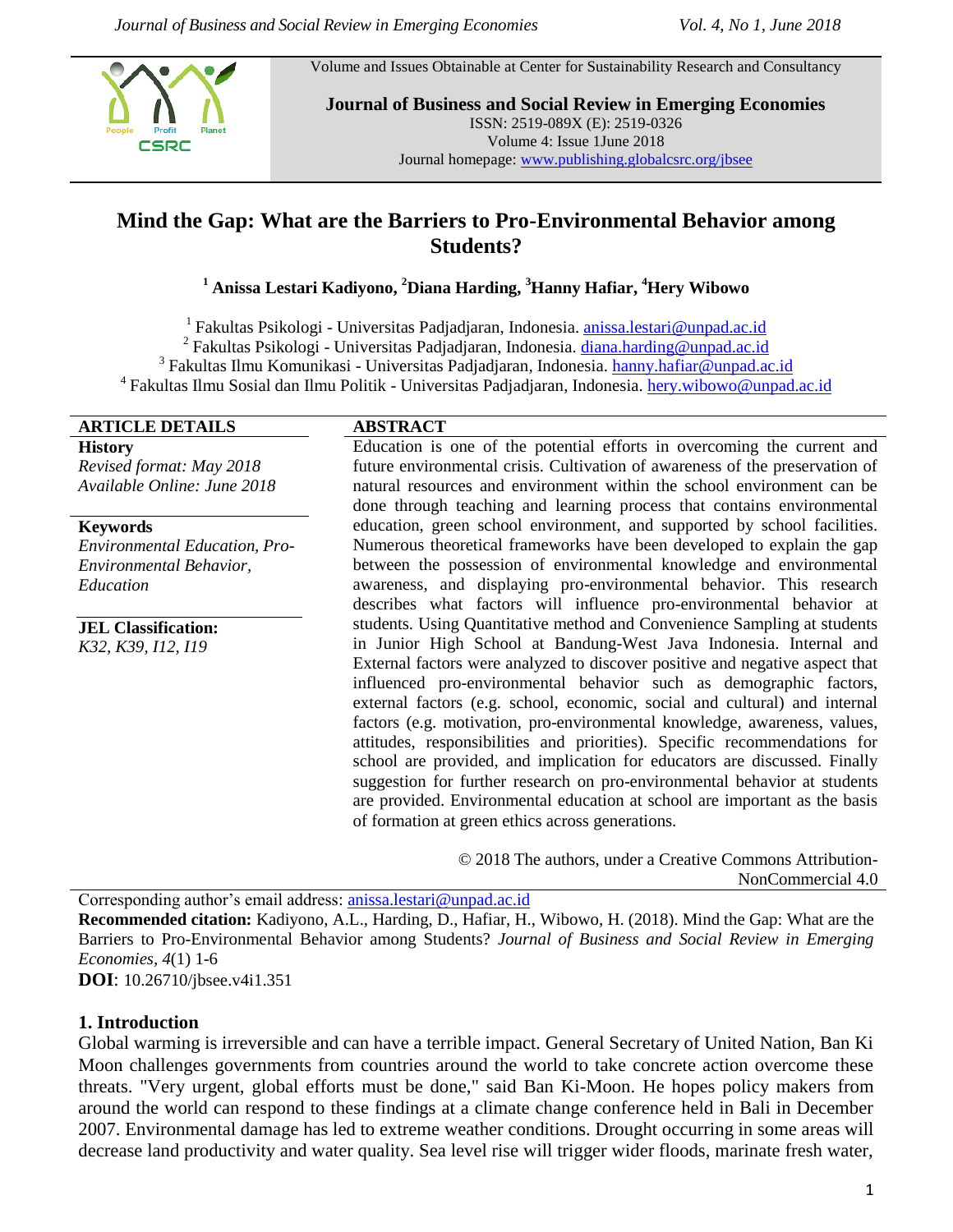and erode coastal areas. Reports from the conference in Bali, it turns out that humans as the most effected by the global warming, consequently humans will also face this problem with increasing population risk, including the emergence of diseases that are related to heat (heat stroke) and death.

Humans as part of the environment, plays an important role. One of the efforts that can be done is through education and shaping environmentally conscious behavior through learning methods in the educational setting, It is expected to be more effective, the role of teachers and school organizations is very important to socialize and implement it. Thus gradually internalized into environmental green ethos characters that become the basic actions of the individual to environmentally conscious. According to Bandura, behavior arises as a result of interaction between the environment and the individual. The more often the stimulus given to humans by the experience gained from the environment, the behavioral changes in the individual will have a positive impact on the desired behavioral change that is the harmony between the environment and the human behavior that lives in it through the learning process (Gagne 1984 in Dahar 1989).

Fomal educational path start from Kindergarten level up to the University level. The concept of formal operational thinking in adolescence begins at the equivalent of junior high school students. Junior high school students are in the adolescent phase, which is a transition period or a transition from late childhood to adulthood. Individual self-development as the actors of change and actors of action on the environment, actually began during the process of identity formation that began in adolescence, or at the time of junior high school.

Early adolescents have a developmental task to develop the intellectual skills and concepts necessary for citizens. Developmental tasks that must also be met are achieving socially responsible behavior as members of the community, as well as obtaining a set of values and ethical systems as a guide in behaving. This also means developing a caring character towards the environment as a responsibility to preserve nature.

The phenomenon that exists, shows the character of adolescents who are less concerned or even do not know the surrounding environment. This is obtained from direct observation and interviews with some community leaders in the surrounding area.

Cognitive dimensions, affective dimensions, and psychomotor dimensions shape environmental concerns that show a predisposition of environmental caring behaviors to be displayed by students. In addition to attitudes, also observed an interest in the environment, values (Values) adopted, as well as behavioral predisposition that refers to the theory of planned behavior consisting of: Behavioral beliefs, defined as beliefs on behavior that will shape the attitude of care for the environment, combined with the normative belief that gives students' norms and control beliefs that will provide perceived behavioral control so as to form behavioral intentions that demonstrate eco-friendly behavior.

Bandung city is the capital of West Java province. The city was in ancient times known as Parijs van Java (Dutch) or "Paris from Java", because it is located in the highlands. Bandung is known as a cool place, this makes Bandung as one of the tourist destination city. While the existence of state universities and many private universities in Bandung make this city known as one of the city students in Indonesia. The city of Bandung is also not spared from climate change and global warming. Bandung as the capital of West Java Province which has the densest population of other provinces in Indonesia should also think about efforts to save the environment in the region. This effort should be implemented early because it prevents it from treating better. Bandung city, divided by geographical area, which has environmental contours and different specific environmental problems. In this study, the city of Bandung is divided into areas of Central Bandung, North Bandung, South Bandung, East Bandung, and West Bandung.

Based on the background that has been presented in the introductory chapter, it can be formulated several things, namely: How about the environmental caring character (Green ethos character) of junior high school students as the next generation consisting of attitude, interests, values, and plan behavior?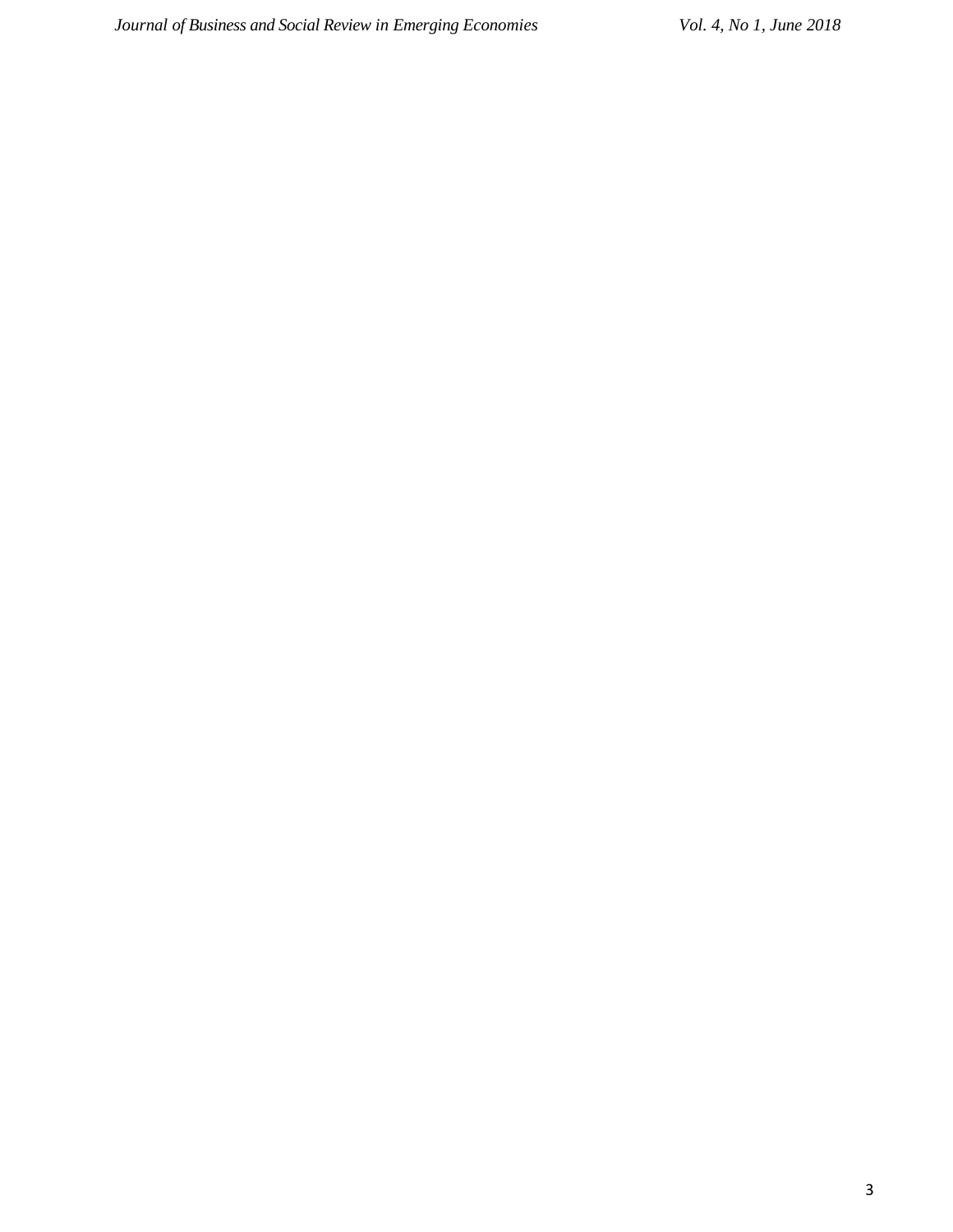# **2. Method**

# • Design

This research is a quantitative approach. Quantitative approach is done by doing research on schools in the city of Bandung, the State Junior High School in Central Bandung zone, East Bandung zone, South Bandung zone, North Bandung zone, and West Bandung zone. The method used for this research is descriptive method by using survey technique through questionnaire.

# • Sample

Primary data samples that will be used in this study are students of SMP Negeri which has 51 schools in Bandung. Sample determination using sampling technique with Cluster Random Sampling type, where sampling based on certain area so that the expected samples can represent the number of population of junior high school students in Bandung. Cluster is divided into the geographical area of Bandung, with the determination as follows. Respondents in this study amounted to 2150 students from 10 Junior high school in Bandung.

| N <sub>o</sub> | <b>Cluster Zone</b> | Total                |
|----------------|---------------------|----------------------|
|                | <b>Central Zone</b> | 2 Junior high school |
| 2              | East Zone           | 2 Junior high school |
| 3              | <b>West Zone</b>    | 2 Junior high school |
|                | South Zone          | 2 Junior high school |
| 5              | North Zone          | 2 Junior high school |

# • Procedure

Data needed in this research is primary data that is needed especially to answer the purpose of research through descriptive and verifikatif statistical analysis. Primary data will be conducted is to mapping green ethos character of junior high school student. The instrument of collecting data used is questionnaire, that is list of structured questions addressed to respondents in this case junior high school students selected as sample.

• Instrument

Green ethos character is measured through: cognitive dimension, affective dimension, psychomotor dimension. Besides attitude, also measured interest in environment, value (Values), and behavioral predisposition which refers to the theory of Plan Behavior consisting of: Behavioral beliefs, defined as belief in behavior that will shape the attitude of caring about the environment, combined with the normative belief that gives the student's Student Norm and Control Beliefs that will provide Perceived Behavioral Control to form a Behavioral Behavior that demonstrates Eco-Friendly Behavior. The instrument consist of 23 items.

**•** Statistic

In mapping green ethos character in junior high school students in Bandung, this research will use Multivariate Data Analysis (MDA) method approach through factor and multiple regression analysis. These models are used to process primary data. Data processing using Ms. software Excell and SPSS.

#### **3. Result**

| Tavit 1. Dennegraphic Data |                           |  |  |
|----------------------------|---------------------------|--|--|
| Category                   | <b>Total (Percentage)</b> |  |  |
| Gender                     |                           |  |  |
| Male                       | 875 (40%)                 |  |  |
| Female                     | 1275 (60%)                |  |  |
| School                     |                           |  |  |
| <b>SMPN1</b>               | 192 (9%)                  |  |  |
| SMPN <sub>2</sub>          | 95 (4%)                   |  |  |
| <b>SMPN 5</b>              | 106 (5%)                  |  |  |
| SMPN 9                     | 314 (15%)                 |  |  |
| <b>SMPN 12</b>             | 308 (14%)                 |  |  |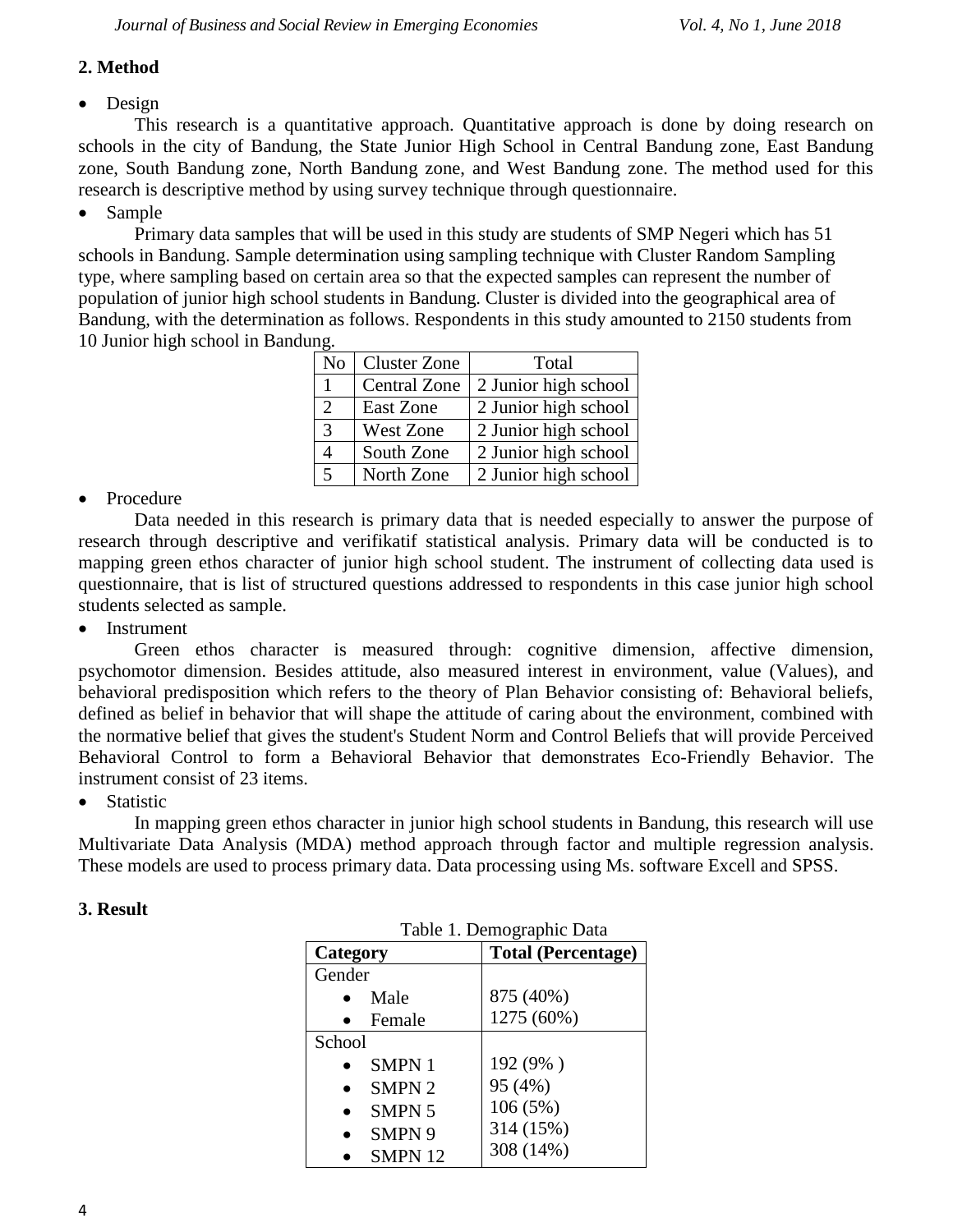| SMPN <sub>13</sub> | 289 (14%)              |
|--------------------|------------------------|
| SMPN 26            | 266 (12%)              |
| SMPN 34            | 243 (11%)              |
| <b>SMPN 50</b>     | 337 (16%)              |
|                    |                        |
| Grade              |                        |
| VII                | 865 (40%)              |
| VIII               | 521 (24%)<br>764 (36%) |

In accordance to table 1, the respondents of this study were dominated by female respondents of 60% (1275 respondents), while 40% (875 respondents) were male. Therefore it can be concluded that the majority respondents of this study are female.

In this research, questionnaire spread to 9 State Junior High School (SMPN) in Bandung, so that based on table 1 can be seen that the respondents in this study by 9% (192 respondents) came from SMPN 1 Bandung, 4% (95 respondents) came from SMPN 2 Bandung, 5% (106) respondents came from SMPN 5 Bandung, 15% (314 respondents) came from SMPN 9 Bandung, 14% (308 respondents) came from SMPN 12 Bandung, 14% (289 respondents) came from SMPN 13 Bandung, 12% (266 respondents) came from SMPN 26 Bandung, 11% (243) respondents came from SMPN 34 Bandung, and the rest as much as 16% (337 respondents) came from SMPN 50 Bandung. That is, the respondents in this study were dominated by students who came from SMPN 50 Bandung.

Based on the table 1, it is also known that the level of respondent grade,as much 40% (865 respondents) are in grade VII, 24% (521 respondents) are in grade VIII, and 36% (764 respondents) are in grade IX. This shows that the majority respondents in this study are at grade VII.



Diagram 1. Green Ethos Character Of Junior High School Student

These results show that 90% of respondents have high green ethos character. But there are still 9% who are in the medium category and  $1\%$  are in the low category. The  $5<sup>th</sup>$  dimension is the lowest dimension, that is value to preserve the environment. This can be enhanced by instilling the character of environmental care to students through the formal path through environmental education.

# **4. Discussion**

These results show that majority of respondents have high green ethos character. Green ethos character measure by 8 dimension. First dimension is cognitive dimension, followed by affective dimension, psychomotor dimension. Besides attitude, also measured interest in environment as forth dimension, values as fifth dimension, and behavioral predisposition which refers to the theory of Plan Behavior consisting of: Behavioral beliefs as sixth dimension, defined as belief in behavior that will shape the attitude of caring about the environment, combined with the normative belief that gives the student's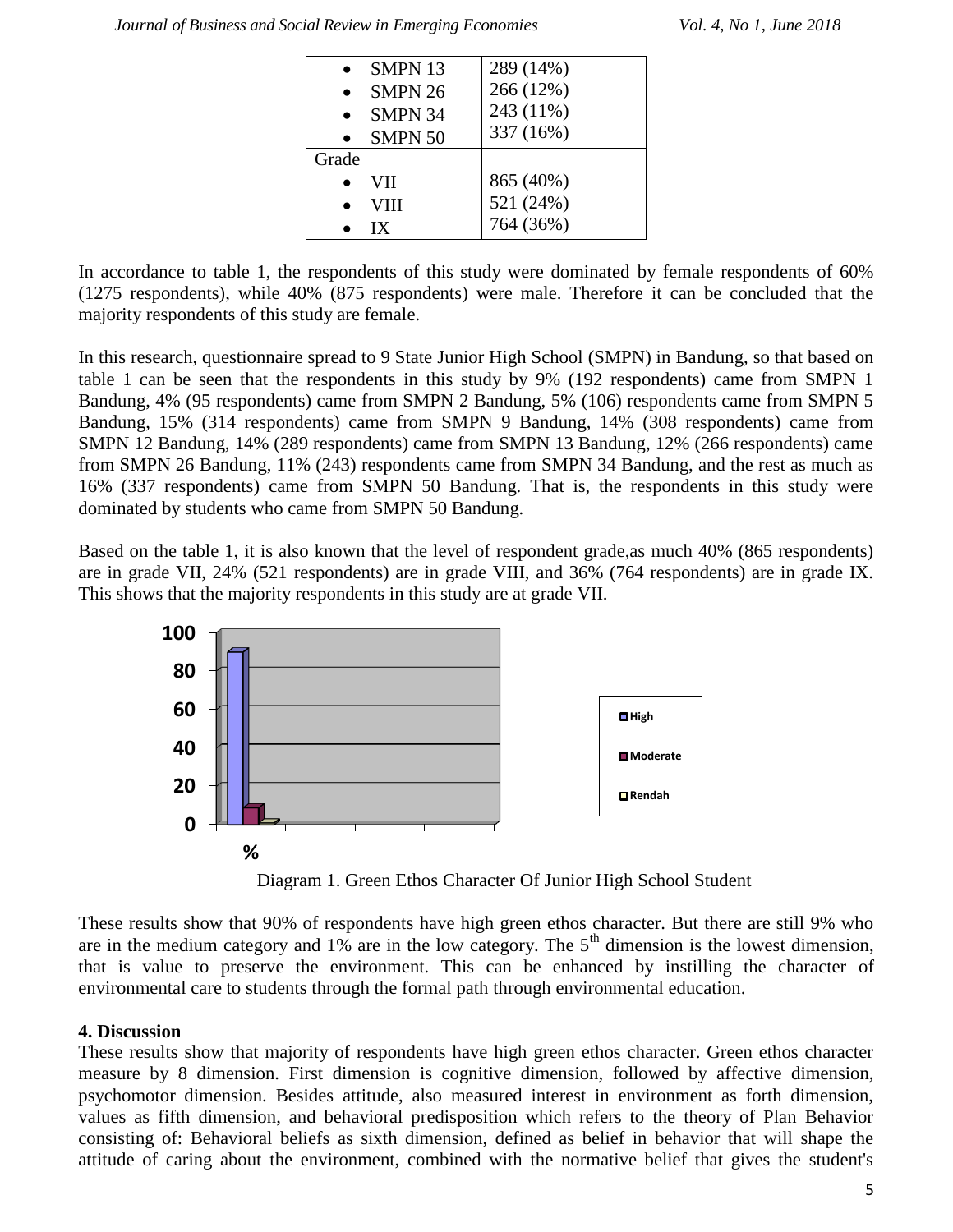Student Norm as a seventh dimension and Control Beliefs that will provide Perceived Behavioral Control as an eight dimension.

Based on result from cognitive dimension; parents, teachers, education (schools) have high impact on shaping student on green ethos character. On the other side, internet, media, friend, and own interest have a low impact on shaping green ethos character on junior high school students in Bandung.

To find out the dimensions that become the strongest predictor of the total score of Green Ethos, researchers conducted a regression test. Before performing the regression test, the researcher first convert the data, which previously has an ordinal ordinal scale, into an interval scale using the method of successive interval. After regression analysis, it was found that dimension 6 was a strong predictor of total Green Ethos score. This suggests that Beliefs or behavioral beliefs factor is the internal belief that environmental loving behavior is the main factor that can provide a relationship that also predicts the emergence of environmentally sound behavior. This is in line with the concept of planting the character of environmental love which is a factor of the inner self that underlies the behavior that will be raised by the individual. Belief that belongs to the student will link the behavior with the results that can be obtained from the behavior. Attitudes toward behavior are determined by individual evaluations of behavior-related results and with the strength of the relationships of both (Ajzen, 2005).

Based on the results of different test conducted by using Kruskal Wallis statistic test, which used to test different ordinal data from k-independent sample, it was found that from 9 schools were compared, there were significant differences in dimensions 1 (Cognitive), dimension 3 (Psychomotor), dimension 6 (beliefs), and dimensions 7 (norms). While in other dimensions there is no significant difference. Meanwhile, for the overall results of 9 junior high school in Bandung, there is no significant difference in the value of Green Ethos students. That is, the level of Green Ethos Junior High School students in the city of Bandung are at relatively the same level.

Researchers also conducted analysis by sex. Using the Mann-Whitney statistical test, there was no significant difference in the score of each Green Ethos dimension and the total Green Ethos score when compared by gender. So it can be said that male and female students in junior high school in Bandung have Green Ethos who are in the same level.

#### **References**

- Ajzen, I. 1988. Attitudes, Personality, and Behavior. Milton Keynes: Open University Press.
- Arikunto. 2006. Prosedur Penelitian Suatu Pendekatan Praktik. Jakarta: Rineka Cipta.
- Azwar, S. 2007. Sikap Manusia Teori dan Pengukurannya, edisi 2, Yogyakarta: Pustaka Pelajar.
- Anderson, At. AL. 2001. A Taxonomy for Learning, Teaching, And Assessing : Revision of Bloom's Taxonomy of Educational Objectives. USA : Addison Wesley Longman.
- Black, J. B. and McClintock, R. O. 1995. Constructivist Learning Environment, New Jersey: Englewood Cliff, Educational Technology Publications
- Bloom. 1979. Taxonomy of Educational Objectives :The Classification of Educational Goals. London. Longman Group LTD.
- BPLH Provinsi Jawa Barat. 2007. Status Lingkungan Hidup tahunan Jawa Barat 2007. Bandung : BPLHD Provinsi Jawa Barat.
- Chiras, D. D. 1992.Lessons from Nature:Learning to Live Sustainably on the Earth. Washington D.C.: Island Press
- Conger. 1991. Adolescence and Youth, Psychological Development in a Changing World (4th ed.). New Jersey: Prentice Hall.
- Departemen Pendidikan Nasional. 2003. Pendekatan Kontekstual. Jakarta: Direktorat Pendidikan Lanjutan Pertama
- Dinas Pendidikan Kota Bandung. 2007. Peraturan walikota Bandung Nomor 031 tahun 2007 : Tentang